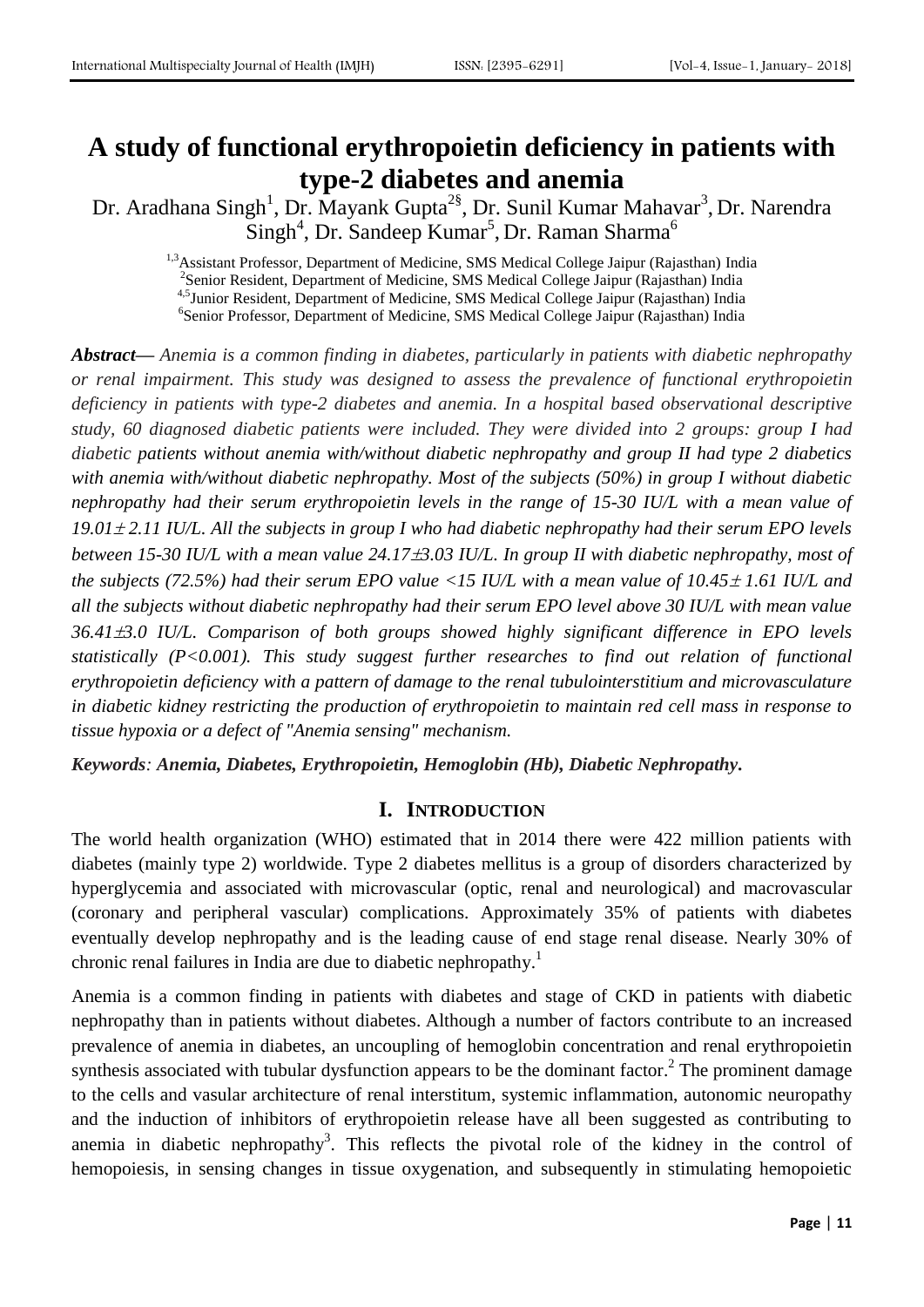precursors in the bone marrow through the production of erythropoietin by peritubular interstitial fibroblasts of the renal cortex and outer medulla.

There is a direct relationship between the severity of the anemia and the decrease in renal function. Anemia develops significantly earlier in patients with diabetes, with the Hb concentration decreasing significantly when the GFR decreases to less than  $90 \text{ mL/min}/1.73 \text{m}^2$  in men with diabetes and less than 70 mL/min/1.73m<sup>2</sup> in women<sup>4</sup>. In patients with anemia and chronic kidney disease (CKD), renal erythropoietin production is uncoupled from the Hb concentration. Instead of increasing exponentially with a decreasing Hb concentration, erythropoietin levels in patients with CKD and anemia inappropriately remain in the normal range<sup>5</sup>. This state may be defined as *functional erythropoietin deficiency* because erythropoietin levels conceivably could be adequate to maintain the Hb concentration in the normal range. Functional erythropoietin deficiency also appears to be a major contributor to anemia in individuals with diabetes, with and without nephropathy<sup>6</sup>.

Therefore, the present study was designed to assess the functional erythropoietin deficiency in patients of anemia associated with type-2 diabetes, and its potential consequences for patient morbidity and mortality in diabetes.

### **II. METHODOLOGY**

A hospital based observational descriptive type of study was conducted at SMS Medical College and Hospital, Jaipur (Rajasthan) India. Subjects who were diagnosed as type 2 diabetes mellitus were enrolled in the study. Cases who were diagnosed as type 1 diabetes and who refused to give consent were excluded. Finally, 60 eligible type 2 diabetics were enrolled in this study. All patients gave informed consent and the study protocol was approved by the ethics committee of the hospital. The patients with type-2 diabetes mellitus included in the study were grouped as:

Group I (n=20): Type -2 diabetes mellitus patients without anemia with/without diabetic nephropathy. Group II (n=40): Patients of type-2 diabetes mellitus with anemia with/without diabetic nephropathy.

The baseline physical characteristics and investigations were compared in these two groups using statistical tests of significance.

Diabetic nephropathy was defined as having persistent albuminuria (both microalbuminuria and macro albuminuria) with albumin excretion rate  $(AER) > 20\mu g/min$ . Microalbuminuria being defined as two of three albumin excretion rate (AER) measurements between 20-200  $\mu$ g/min and macroalbuminuria being defined as two of three AER measurements more than 200µg/min. And Anemia was defined as an Hb level < 13 gm/dl in men and <12 gm/dl in women, a sex specific definition used by WHO.

Data was analyzed by SPSS version 16 (trial version) using student chi square test and 'p' value <0.05 will be considered as significant.

### **III. RESULTS**

Out of total 60 type 2 diabetic patients, 20 patients who didn't had anemia were included in group I and rest 40 patients who had anemia were included in group II.

The duration of diabetes in the majority of subjects in group I was between 5-10 years (50%) followed by <5 years (30%), while in group II, majority of subjects were of 11-15 years' duration (52.5%), followed by  $> 15$  years (30%) (Table 1). The mean duration of diabetes in group I and group II was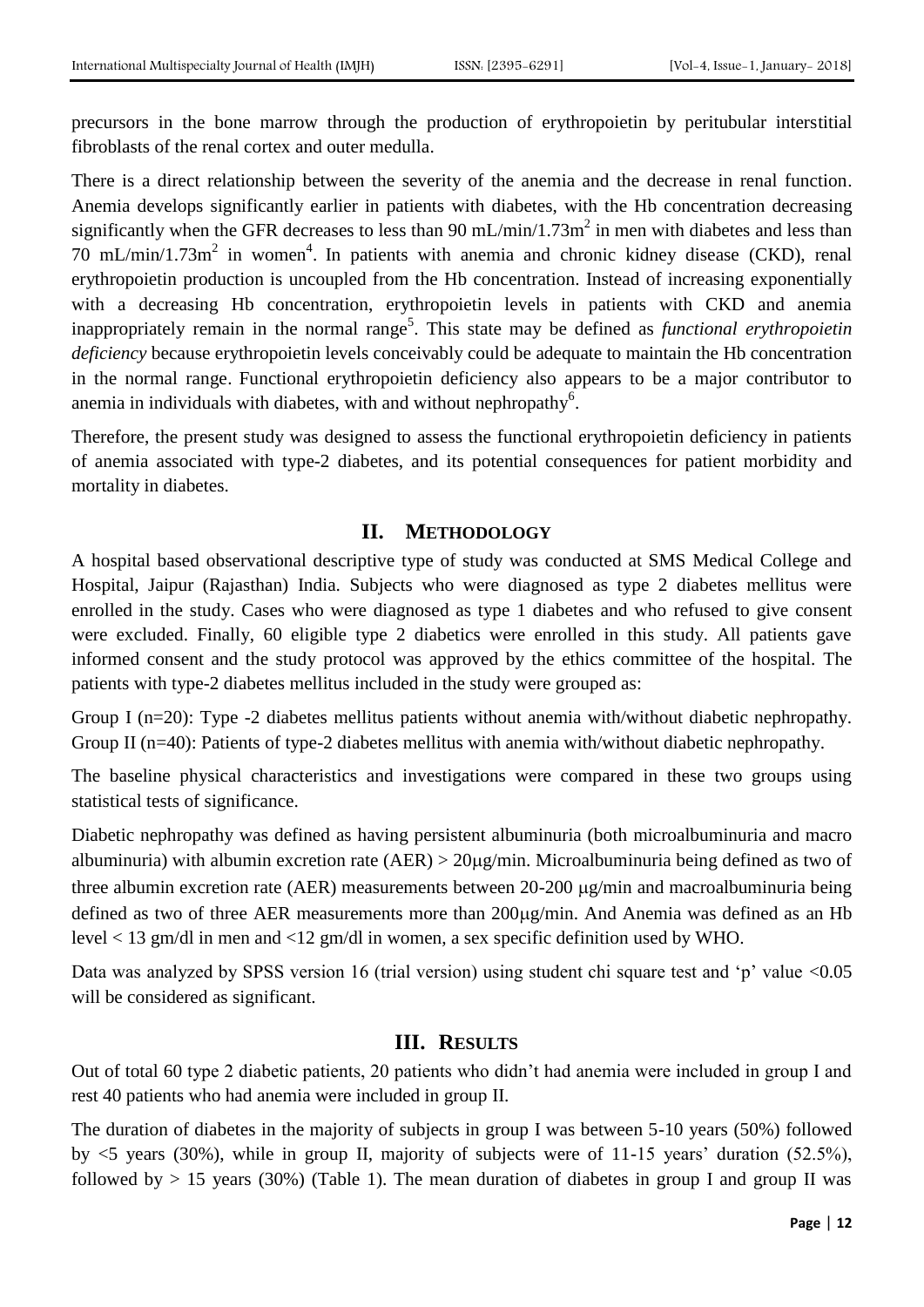6.65 $\pm$  3.3 and 13.7  $\pm$  0.3.03 years respectively. Both groups were comparable in terms of duration of diabetes ('p' value <0.05). Likewise both groups were comparable as per age, Fasting & PP sugar and  $HBA<sub>1</sub>C$  level. (Table 1)

All the subjects in Group I had an estimated GFR  $> 60$  ml/min and the mean value was  $88.73\pm5.95$ ml/min, while most of the subjects (55%) in Group II had an estimated GFR value between 30-59 ml and the mean value was  $59.53\pm15.86$  ml. On further analysis, GFR of group I was found significantly higher than group II (p value  $\langle 0.01 \rangle$ . (Table 1)

Most of the subjects in Group I with diabetic nephropathy (20%) had their serum erythropoietin levels in the range of 15-30 IU/L with a mean value of  $24.17\pm3.03$  IU/L. In group II with diabetic nephropathy, most of the subjects (72.5%) had their serum erythropoietin level <15 IU/L with mean value of  $10.45 \pm 1.61$  IU/L. (Table 1).

| Comparison of unferent quantitative variables between both groups |                                              |                                                                          |                                                                     |            |  |  |  |  |
|-------------------------------------------------------------------|----------------------------------------------|--------------------------------------------------------------------------|---------------------------------------------------------------------|------------|--|--|--|--|
| <b>S. No.</b>                                                     | <b>Variable</b>                              | <b>Diabetes without anemia</b><br>[Group I] $(N=20)$ (Mean<br>$\pm$ S.D. | <b>Diabetes with anemia [Group</b><br>II] $(N40)$ (Mean $\pm$ S.D.) | *'P' value |  |  |  |  |
| 1                                                                 | Age (years)                                  | 53.25±10.37                                                              | $61 \pm 10.71$                                                      | >0.05      |  |  |  |  |
| $\overline{2}$                                                    | <b>Duration of Diabetes</b><br>(Years)       | $6.65 \pm 3.34$                                                          | $13.7 \pm 3.03$                                                     | < 0.05     |  |  |  |  |
| 3                                                                 | <b>Fasting blood glucose</b><br>(mg/dl)      | $156.25 \pm 43.5$                                                        | $173.37 \pm 47.6$                                                   | >0.05      |  |  |  |  |
| 4                                                                 | <b>Postprandial blood</b><br>glucose (mg/dl) | $217.75 \pm 36.2$                                                        | $230.1 \pm 32.4$                                                    | >0.05      |  |  |  |  |
| 5                                                                 | $HbA_1C$ (%)                                 | $9.31 \pm 2.05$                                                          | $10.39 \pm 1.88$                                                    | >0.05      |  |  |  |  |
| 6                                                                 | <b>B.</b> urea $(mg \%)$                     | 25.45±4.49                                                               | $41.2{\pm}4.1$                                                      | < 0.01     |  |  |  |  |
| $\overline{7}$                                                    | S. Creatinine (mg $\%$ )                     | $0.96 \pm 0.15$                                                          | $1.34\pm0.19$                                                       | < 0.05     |  |  |  |  |
| 8                                                                 | $eGFR$ (ml/min)                              | $88.73 \pm 5.95$                                                         | 59.53±15.86                                                         | < 0.01     |  |  |  |  |
| 9                                                                 | S.erythropoietin levels<br>(IU/L)            | $24.17 \pm .3.03$                                                        | $10.45 \pm 1.61$                                                    | < 0.001    |  |  |  |  |

**Table 1 Comparison of different quantitative variables between both groups**

## *\*as per Unpaired 't' test*

Majority of the subjects (50%) in group I without diabetic nephropathy had their serum erythropoietin levels in the range of 15-30 IU/L with a mean value of  $19.01 \pm 2.11$  IU/L. All the subjects in group I who had diabetic nephropathy had their serum EPO level between 15-30 IU/L with a mean value 24.17 $\pm$ 3.03 IU/L. On further analysis, no significant difference was found in distribution of cases as per various level of Serum erythropoietin (P>0.05). (Table 2).

In group II with diabetic nephropathy, most of the subjects  $(72.5%)$  had their serum EPO value  $\le 15$ IU/L with mean value  $10.45 \pm 1.61$  IU/L and all the subjects without diabetic nephropathy had their serum EPO level above 30 IU/L with mean value 36.41±3.0 IU/L. On further analysis the proportion of cases with anemia were found significantly more with lower Serum erythropoietin levels (P<0.001). (Table 2).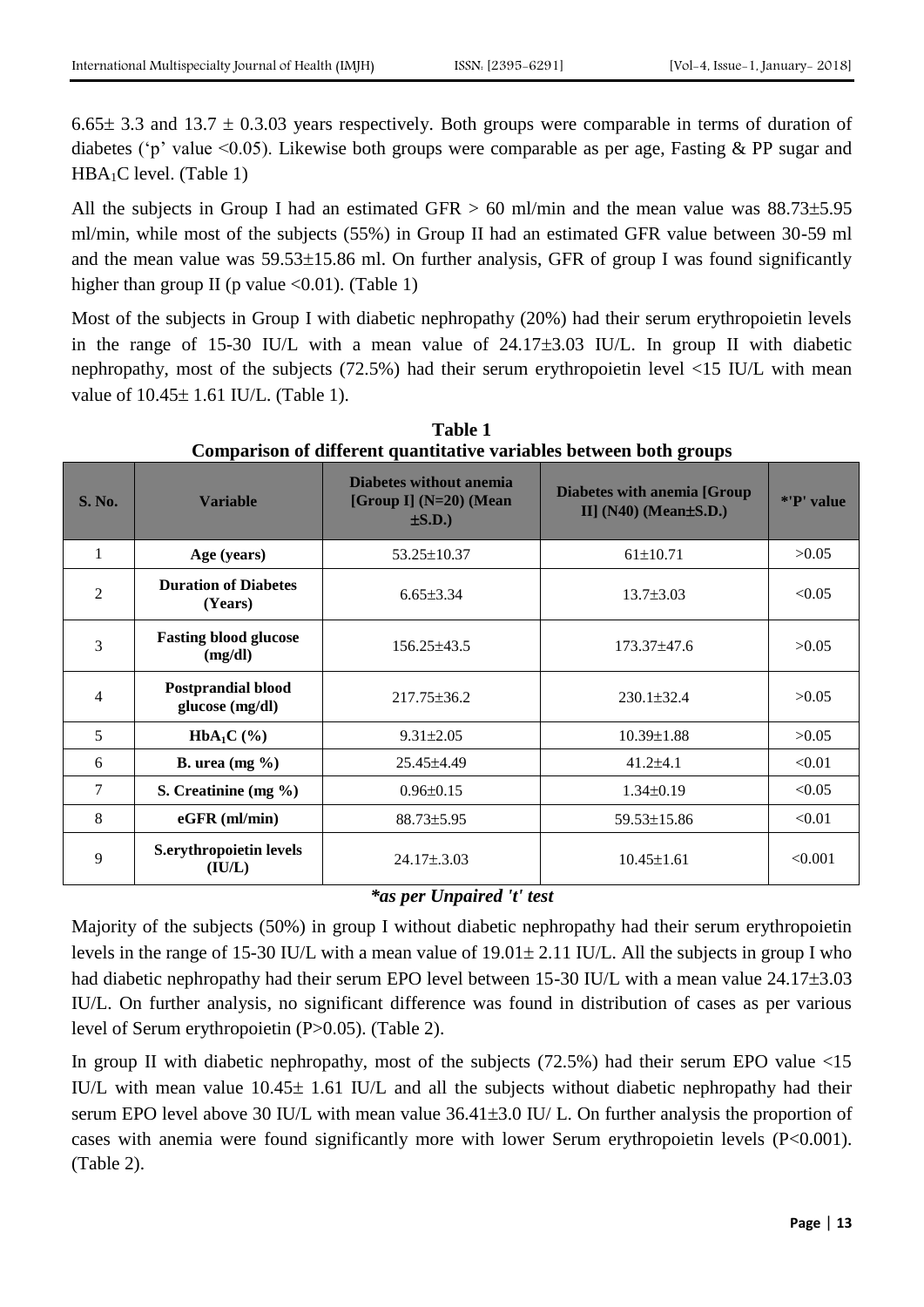| <b>Status of Diabetic nephropathy</b><br>(DN) | <b>Serum erythropoietin levels</b>     | Group I $(N=20)$<br>(without anemia) | Group II $(N=40)$<br>(with anemia) |
|-----------------------------------------------|----------------------------------------|--------------------------------------|------------------------------------|
|                                               | <15                                    | 6(30%)                               | $0(0\%)$                           |
| <b>Without Diabetic nephropathy</b>           | $15 - 30$                              | 10(50)                               | $0(0\%)$                           |
|                                               | $>30$                                  | $0(0\%)$                             | 9(22.5%)                           |
|                                               | <15                                    | $0(0\%)$                             | 29 (72.5%)                         |
| <b>With Diabetic nephropathy</b>              | $15 - 30$                              | 4(20%)                               | 2(5%)                              |
|                                               | $>30$                                  | $0(0\%)$                             | $0(10\%)$                          |
|                                               | * P Value as per status of Nephropathy | >0.05                                | < 0.001                            |

**Table 2 Comparison of various Serum erythropoietin levels in both study groups**

*\*P value with Chi-square Test*

When serum erythropoietin levels was comparied in both the groups in patients who have diabetic nephropathy of both the group serum erythropoietin levels was found significatly lower in group II i.e. patients who were with anemia.  $(P<0.001)$ . (Table 3)

| .<br>Serum erythropoietin levels in subjects of both groups who had diabetic nephropathy |                  |                   |                                 |  |  |  |  |
|------------------------------------------------------------------------------------------|------------------|-------------------|---------------------------------|--|--|--|--|
| Serum erythropoietin                                                                     | Group I $(N=20)$ | Group II $(N=40)$ | <b>Statistical significance</b> |  |  |  |  |
| levels                                                                                   | (without anemia) | (with anemia)     | (Group I v/s Group II)          |  |  |  |  |
| $<$ 15                                                                                   | $0(0\%)$         | 29 (72.5%)        | $*<0.001$                       |  |  |  |  |
| 15-30                                                                                    | $4(20\%)$        | $0(0\%)$          |                                 |  |  |  |  |

**Table 3**

*\*P value with Chi-square Test \*\*P value with Unpaired 't' Test*

**Mean ±S.D.** 24.17±3.03 10.45±1.61 **\*\***<0.001

### **IV. DISCUSSION**

In this present study, majority of the subjects (50%) in group I without diabetic nephropathy had their serum erythropoietin level in the range of 15-30 IU/L with a mean value of  $19.01\pm2.11$  IU/L. As these patients had normal renal function (normoalbuminuria) and normal Hb concentration, this level was used to define the normal range for patients in this study. In group I who had diabetic nephropathy had their serum erythropoietin level between 15-30 IU/L; with a mean value of  $24.17\pm3.0$ . IU/L.

In Group II most of the subjects (72.5%) with diabetic nephropathy had their serum erythropoietin value  $\langle 15 \text{ IU/L} \rangle$  with mean value of  $10.45 \pm 1.61 \text{ IU/L}$  and all the subjects without diabetic nephropathy had their serum erythropoietin level above 30 IU/L in Group II with mean value of  $36.9 \pm 3.05$  IU/L.

In Group I who had diabetic nephropathy without anemia  $(24.17\pm3.03 \text{ IU/L})$  and Group II who had diabetic nephropathy with anemia ( $10.45 \pm 1.61$  IU/L), the difference between serum erythropoietin levels in two groups was statistically highly significant.

Anemia is a common complication of chronic kidney disease  $(CKD)^7$ . The anemia of CKD is not normally observed until the GFR drop to <20-40ml/min which is equivalent to a serum creatinine of greater than 2mg/dl. The mechanism that may contribute to this anemia include shortened red cell survival, decreased erythropoietin production, blood loss because of defective platelet function and impaired erythropoiesis secondary to inhibitor or toxic metabolites. The major explanation however, is a relative erythropoietin deficiency to maintain red cell mass in response to tissue hypoxia.

Diabetes is associated with a common pattern of interstitial fibrosis and nephron drop-out that ultimately characterizes advanced CKD of any cause.<sup>3</sup> However, similar to anemia, tubule-interstitial damage in diabetes also may be seen, independent to and in advance of late changes of decreasing GFR.